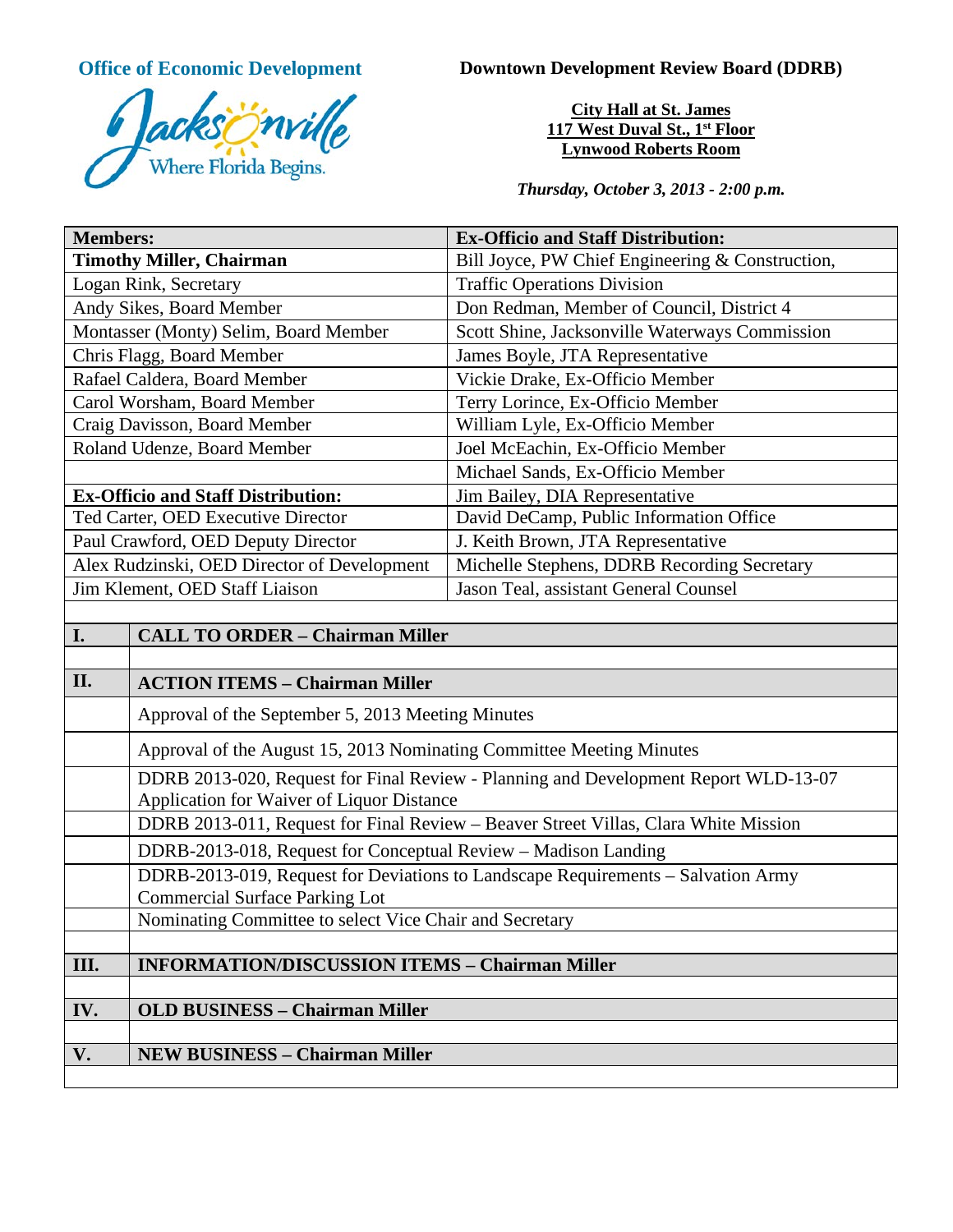| VI.  | <b>PUBLIC COMMENTS – Chairman Miller</b>                        |
|------|-----------------------------------------------------------------|
|      |                                                                 |
| VII. | <b>ADJOURNMENT – Chairman Miller</b>                            |
|      | Next Scheduled Meeting: Thursday, November 7, 2013 at 2:00 p.m. |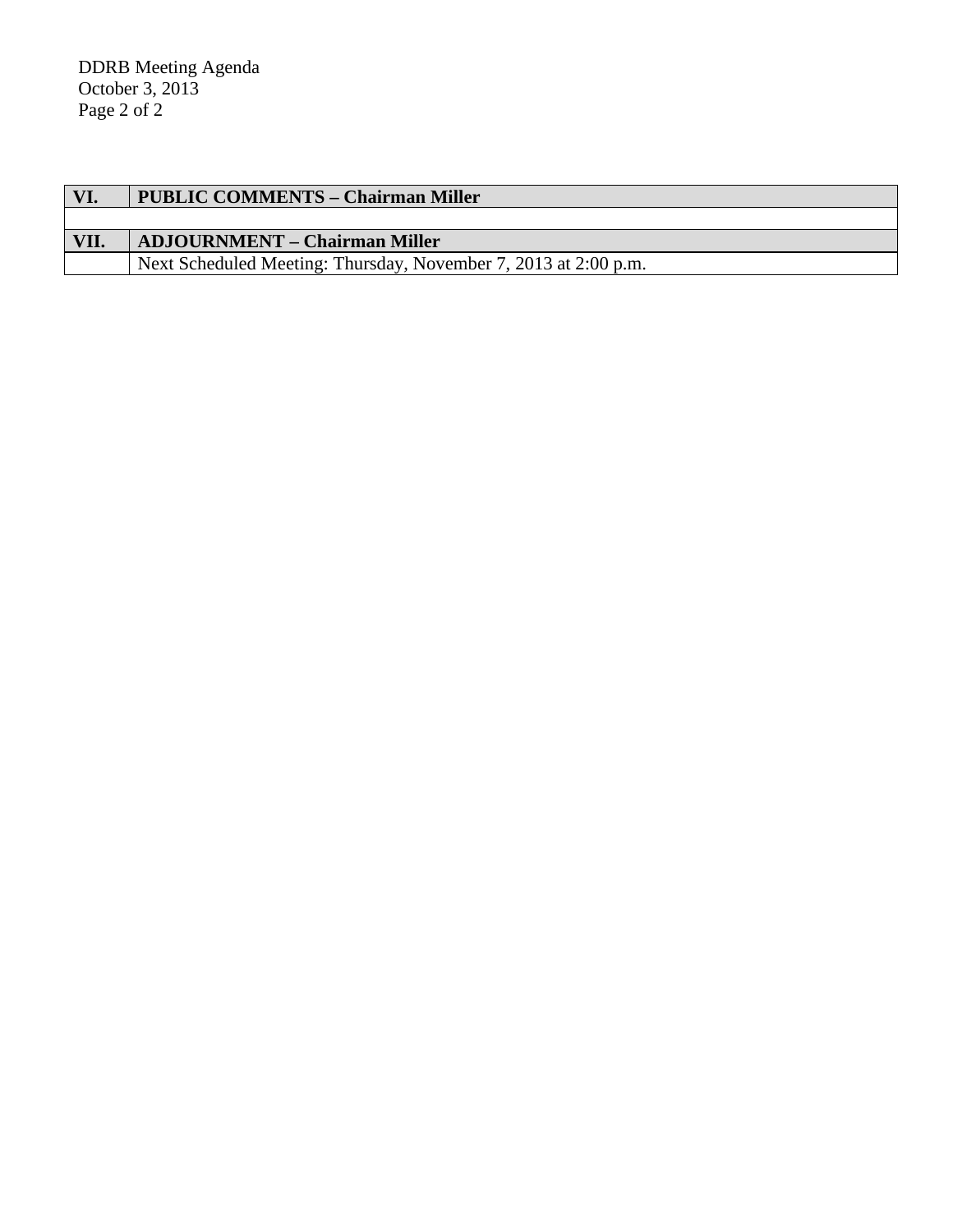

**Office of Economic Development Downtown Development Review Board (DDRB) City Hall at St. James Lynwood Roberts Room** 

*Thursday, October 3, 2013 – 2:00 p.m.* 

## *MEETING* **MINUTES**

**Board Members Present:** Chairman T. Miller, C. Flagg, A. Sikes, C. Davisson, M. Selim, C. Worsham, L. Rink, and R. Caldera

**Board Members Not Present:** R. Udenze

**OED Staff Present:** Alex Rudzinski, Office of Economic Development; Jim Klement, Staff Liaison; and Karen Underwood, Recording Secretary

**Representing Office of General Counsel:** Jason Teal

## **I. CALL TO ORDER**

A quorum was confirmed and Chairman Miller called the meeting to order at approximately 2:03 p.m. He asked anyone wishing to speak on a particular project to complete a public speaker card. Chair Miller also reminded Board members to disclose if they had any ex-parte communication with any of the applicants presenting projects today or conflicts of interest prior to the item being addressed by the Board.

#### **II. ACTION ITEMS**

#### APPROVAL OF THE SEPTEMBER 5, 2013 DDRB MEETING MINUTES

A revision was noted to the September 5, 2013 meeting minutes on page 5, first paragraph under "DDRB 2013-017" header. Board member M. Selim did not have ex-parte communications with the applicant.

# **THE SEPTEMER 5, 2013 DDRB MEETING MINUTES WERE APPROVED UNANIMOUSLY 8-0, AS AMENDED.**

## APPROVAL OF THE AUGUST 15, 2013 NOMINATING COMMITTEE MEETING MINUTES

A revision was noted to the August 15, 2013 Nominating Committee Meeting Minutes, last sentence noting that Chair Miller was not present and therefore did not adjourn the meeting.

# **THE AUGUST 15, 2013 NOMINATING COMMITTEE MEETING MINUTES WERE APPROVED UNANIMOUSLY 8-0, AS AMENDED.**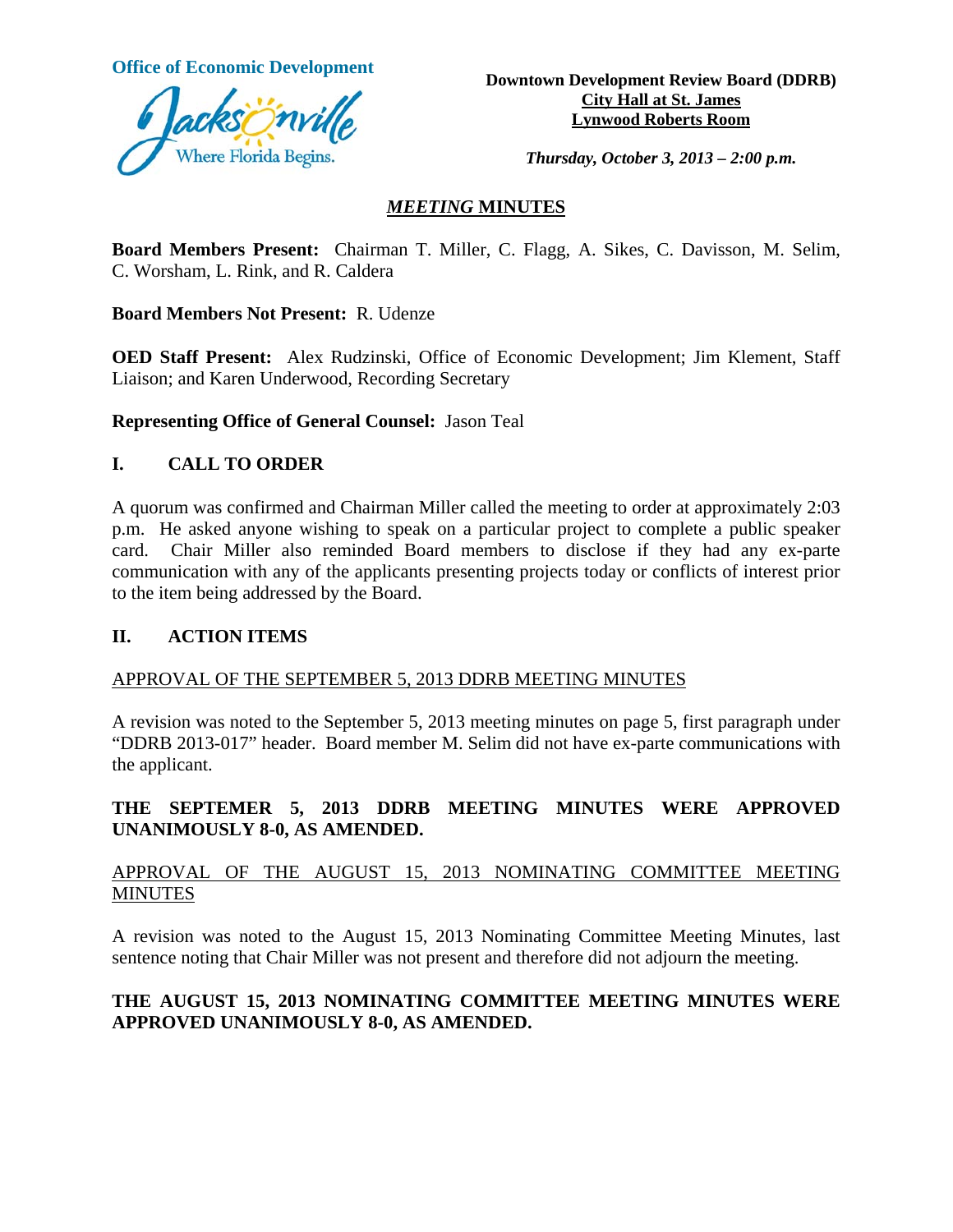### DDRB 2013-020, REQUEST FOR FINAL REVIEW – PLANNING AND DEVELOPMENT REPORT WLD-13-07 APPLICATION FOR WAIVER OF LIQUOR LICENSE

Mr. Klement reviewed the project report dated October 3, 2013. He introduced Mr. Samuel Linn, Agent for the project who provided an overview of the request.

**A MOTION WAS MADE BY BOARD MEMBER A. SIKES AND SECONDED BY BOARD MEMBER C. WORSHAM APPROVING WAIVER OF MINIMUM DISTANCE REQUIREMENTS FOR LIQUOR LICENSE LOCATION, (WLD-13-07, REPORT OF THE PLANNING AND DEVELOPMENT DEPARTMENT), DDRB 2013-020 TO REDUCE THE REQUIRED MINIMUM DISTANCE BETWEEN LIQUOR LICENSE LOCATION AND A CHURCH, SCHOOL, OR ADULT ENTERTAINMENT FACILITY FROM 1,500 FEET TO 750 FEET AT THE 115 WEST ADAMS STREET LOCATION. THE MOTION PASSED UNANIMOUSLY 8-0.** 

Mr. Dick Jackson (address on file) commented that he would like to see a smoother application process for approvals for project requests in general related to downtown.

## DDRB 2013-011, REQUEST FOR FINAL REVIEW – BEAVER STREET VILLAS, CLARA WHITE MISSION

Mr. Klement reviewed the project report dated October 3, 2013. He introduced Mr. Michael Montoya, Project Manager with Reynolds, Smith and Hills, Inc., who provided an overview of the project. Ms. JuCoby Pittman, CEO and President Clara White Mission was also present and provided a brief overview of their mission.

It was noted that the building is designated a structure of historical significance and a landmark structure. As such, Mr. Teal reviewed the Ordinance Code and process as it relates to the Jacksonville Historical Preservation Commission and the project.

Board member Flagg suggested that the standards city wide should be reviewed. Mr. Klement agreed suggesting that the DDRB could hold a workshop in the near future to review the standards in addition to any other items of interest to the Board.

**A MOTION WAS MADE BY BOARD MEMBER M. SELIM AND SECONDED BY BOARD MEMBER A. SIKES APPROVING DEVIATIONS FOR DDRB 2013-011, BEAVER STREET VILLAS, CLARA WHITE MISSION FOR A DEVIATION TO THE OFF-STREET PARKING OVERLAY REQUIREMENTS, SECTION 656.361.16.-OFF-STREET PARKING OVERLAY, TO REDUCE THE PARKING REQUIREMENT FROM 8 VEHICLE SPACES TO 0 VEHICLE PARKING SPACES. NOTE: APPLICANT TO PROVIDE 2 HANDICAP SPACES ON SITE. THE MOTION PASSED UNANIMOUSLY 8-0.**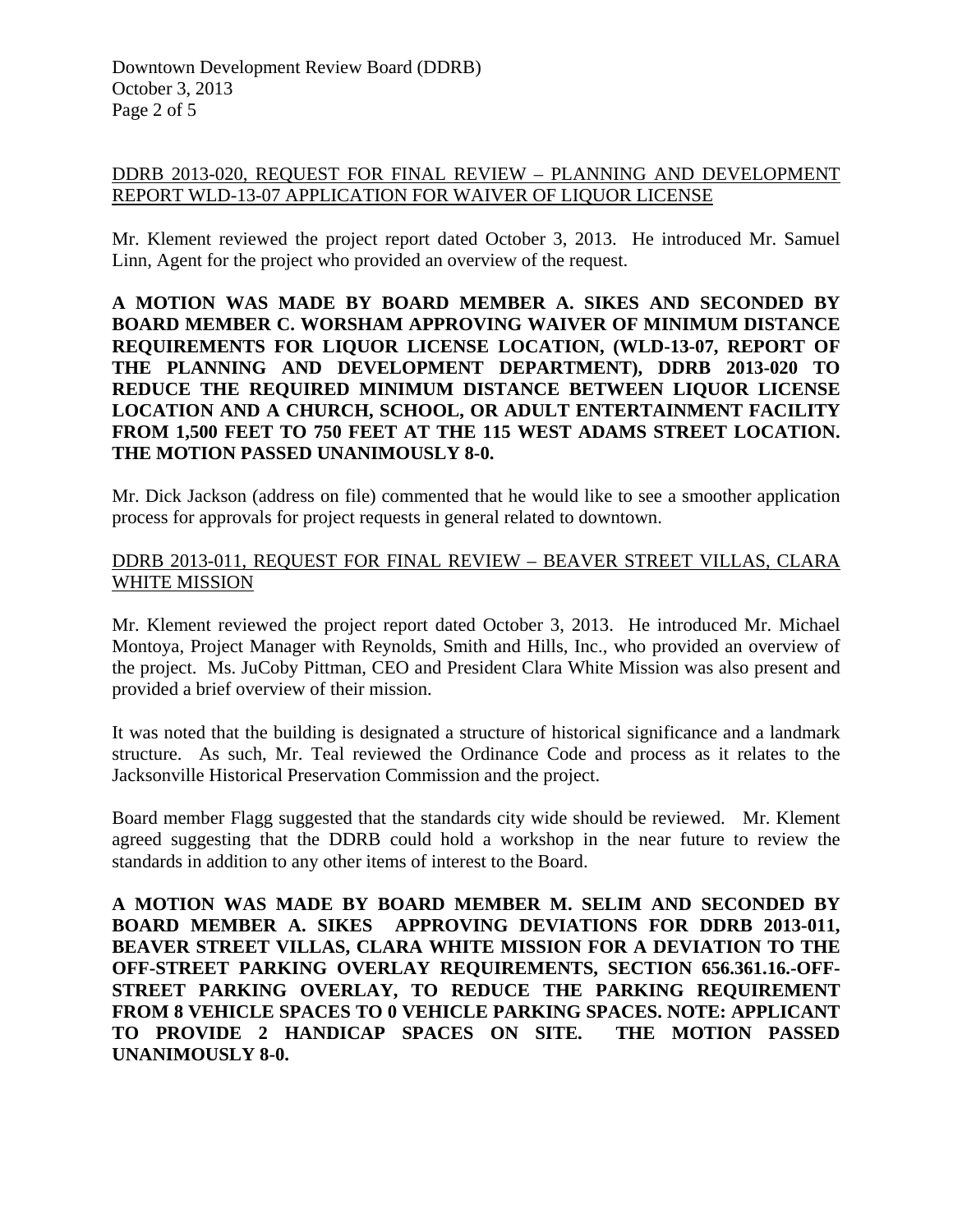**A MOTION WAS MADE BY BOARD MEMBER A. SIKES AND SECONDED BY BOARD MEMBER C. WORSHAM APPROVING DEVIATIONS FOR DDRB 2013-011, BEAVER STREET VILLAS, CLARA WHITE MISSION FOR A DEVIATION TO THE TRANSPARENCY REQUIREMENTS, SECTION 656.361.18.-TRANSPARENCY, FOR THE BEAVER STREET FRONTAGE REDUCING THE TRANSPARENCY REQUIREMENT FROM THE REQUIRED 50% TRANSPARENCY TO 21% TRANSPARENCY PROVIDED. THE MOTION PASSED UNANIMOUSLY 8-0.** 

**A MOTION WAS MADE BY BOARD MEMBER C. FLAGG AND SECONDED BY BOARD MEMBER L. RINK GRANTING FINAL APPROVAL FOR DDRB 2013-011, BEAVER STREET VILLAS, CLARA WHITE MISSION, SUBJECT TO TWO CONDITIONS: 1) THE APPLICANT SHOWING COMPLIANCE WITH DOWNTOWN DRI DEVELOPMENT FROM THE OFFICE OF ECONOMIC DEVELOPMENT PRIOR TO PERMIT SUBMITTAL FOR 10 SET REVIEW 2) THE APPLICANT SHOWING COMPLIANCE WITH THE CITY OF JACKSONVILLE HISTORICAL PRESERVATION REQUIREMENTS PRIOR TO PERMIT SUBMITTAL FOR 10 SET REVIEW. THE MOTION PASSED UNANIMOUSLY 8-0.** 

#### DDRB 2013-018, REQUEST FOR CONCEPTUAL REVIEW – MADISON LANDING

Mr. Klement reviewed the project report dated October 3, 2013. He introduced Mr. Stacy Banach with American Realty Development, who provided an overview of the project.

**A MOTION WAS MADE BY BOARD MEMBER A. SIKES AND SECONDED BY BOARD MEMBER C. WORSHAM GRANTING CONCEPTUAL APPROVAL FOR APPLICATION DDRB 2013-018, MADISON LANDING RESIDENTIAL DEVELOPMENT, SUBJECT TO THE 5 CONDITIONS NOTED BELOW. THE MOTION PASSED 7-0-1 (BOARD MEMBER CALDERA VOTED IN OPPOSITION OF THE MOTION.)** 

- **1. Applicant to show compliance with the Off-Street Parking Overlay requirements including documentation and calculations, or receive a deviation to Section 656.361.16.- Off-street Parking Overlay to reduce the parking space requirements prior to DDRB final approval.**
- **2. Applicant to show compliance with the Transparency requirements including documentation and calculations, or receive a deviation to Section 656.361.18 Transparency for West Ashley, Church, and North Pearl Street frontages prior to DDRB final approval.**
- **3. Applicant to show compliance with the Streetscape Design Standards, or if deviating from the standards, receive a deviation to Section 656.361.20.-Streetscape Design Standards for West Ashley, Church, and North Pearl Street frontage requirements prior to DDRB final approval.**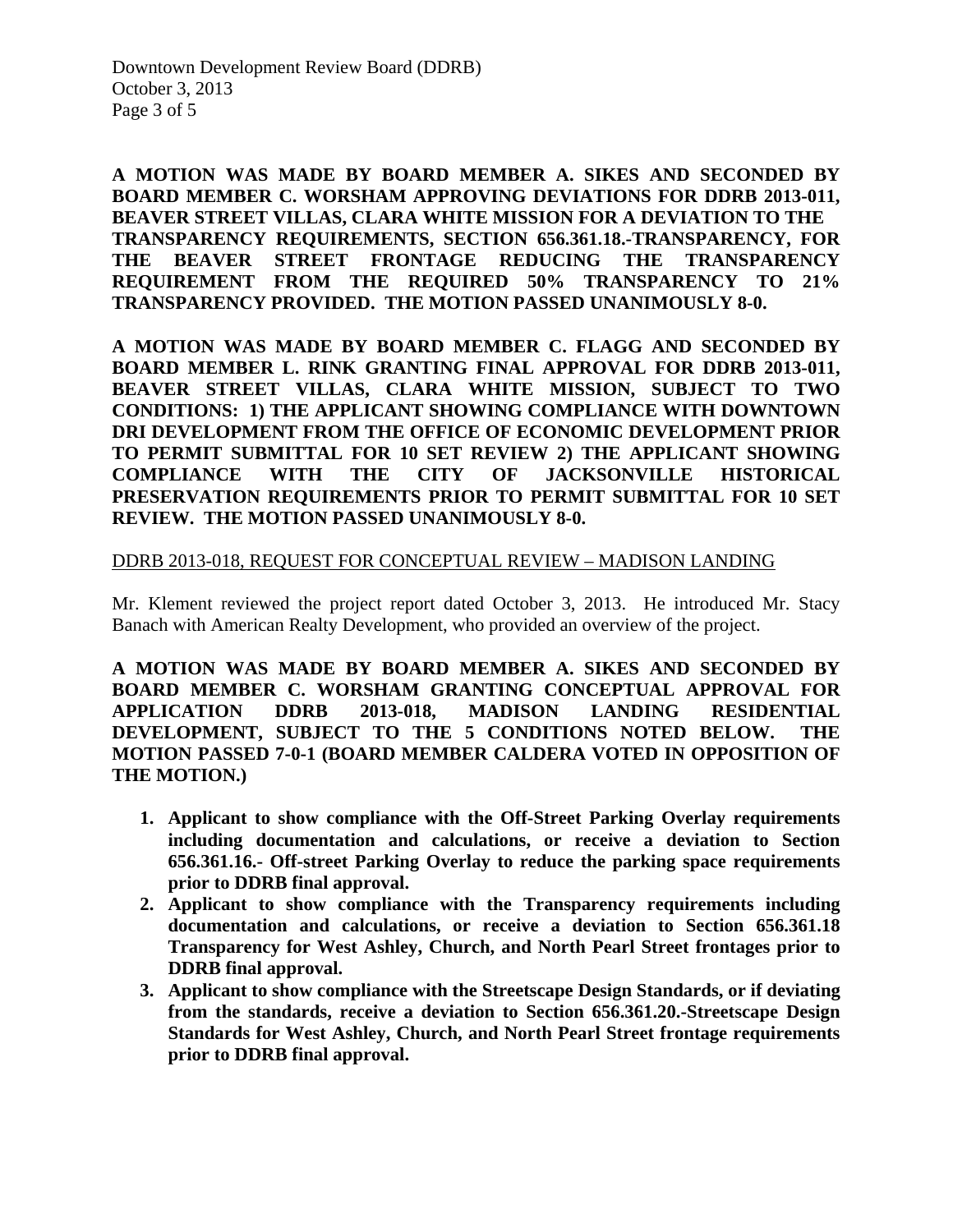- **4. Applicant to show compliance with Downtown DRI Development Order conditions, including allocation of development rights from the Office of Economic Development prior to DDRB final approval.**
- **5. Applicant to provide documentation confirming approval of solid waste disposal solution for the proposed project, allowing for dumpster pick-up in the North Pearl Street right-of-way.**

## DDRB 2013-019, REQUEST FOR DEVIATIONS TO LANDSCAPE REQUIREMENTS – SALVATION ARMY COMMERCIAL SURFACE PARKING LOT

Mr. Klement reviewed the project report dated October 3, 2013. He introduced Major Thomas McWilliams, Mr. Brian Vantwerp and David Vickers, property representatives, who provided an overview of the project.

The Board suggested a workshop was in order to further review aspects of the request/project. Board member C. Worsham agreed to chair a sub-committee workshop to further review the project site plan prior to final approval along with Board member C. Flagg and Board member C. Davidson.

**A MOTION WAS MADE BY BOARD MEMBER R. CALDERA AND SECONDED BY BOARD MEMBER C. WORSHAM GRANTING FINAL APPROVAL OF DDRB 2013- 019, REQUEST FOR FINAL APPROVAL FOR DEVIATIONS TO SECTION 656.361.17.-SURFACE PARKING, TRASH, STORAGE, AND LOADING AREA SCREENING AND LANDSCAPING REQUIREMENTS MODIFYING LANDSCAPE SCREENING REQUIREMENTS FOR THE SALVATION ARMY COMMERCIAL SURFACE PARKING LOT LOCATED AT MAIN, EAST CHURCH, OCEAN AND EAST DUVAL STREETS, SUBJECT TO THE CONDITION THAT THE APPLICANT MAKE SURFACE PARKING LOT IMPROVEMENTS THAT INCLUDE A REVISED SITE PLAN THAT INCLUDES ADDITIONAL PLANTING AREA ALONG MAIN STREET FRONTAGE, ADDITIONAL PLANT MATERIAL ALONG CHURCH STREET FRONTAGE, AND INVESTIGATION OF ANGLE PARKING. THE REVISED SITE PLAN SHALL BE SUBJECT TO FINAL APPROVAL OF A SUB-COMMITTEE WORKSHOP CHAIRED BY CAROL WORSHAM AND ATTENDED BY BOARD MEMBER CHRIS FLAGG AND BOARD MEMBER CRAIG DAVIDSON. THE MOTION PASSED UNANIMOUSLY 8-0.** 

# NOMINATING COMMITTEE TO SELECT VICE CHAIR AND SECRETARY

Per Section 4.2 of the DDRB Bylaws, the Nominating Committee met on August 19, 2013, to discuss a slate for Vice Chair and Secretary. At the meeting, a motion was made by Board member C. Worsham and seconded by Board member R. Caldera nominating Board member R. Caldera or Board member L. Rink as Vice Chair of the DDRB. A motion was made by Board member C. Worsham and seconded by Board member R. Caldera nominating Board member C. Davisson or Board member R. Caldera as Secretary of the DDRB.